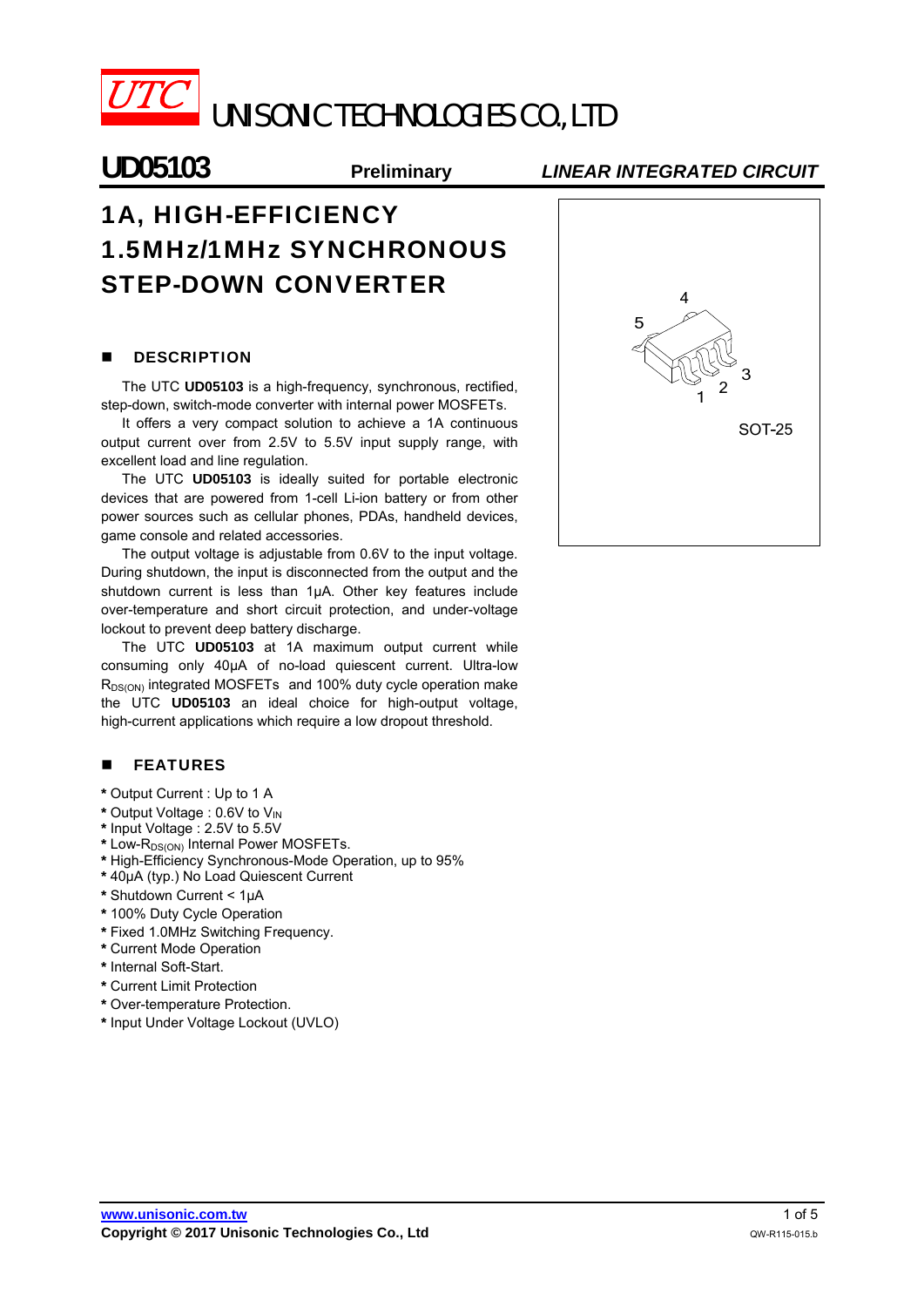# **UD05103 Preliminary** *LINEAR INTEGRATED CIRCUIT*

## **DE ORDERING INFORMATION**

| Ordering Number |                |         |           |  |
|-----------------|----------------|---------|-----------|--|
| Lead Free       | Halogen Free   | Package | Packing   |  |
| UD05103L-AF5-R  | UD05103G-AF5-R | SOT-25  | Tape Reel |  |



#### **MARKING**



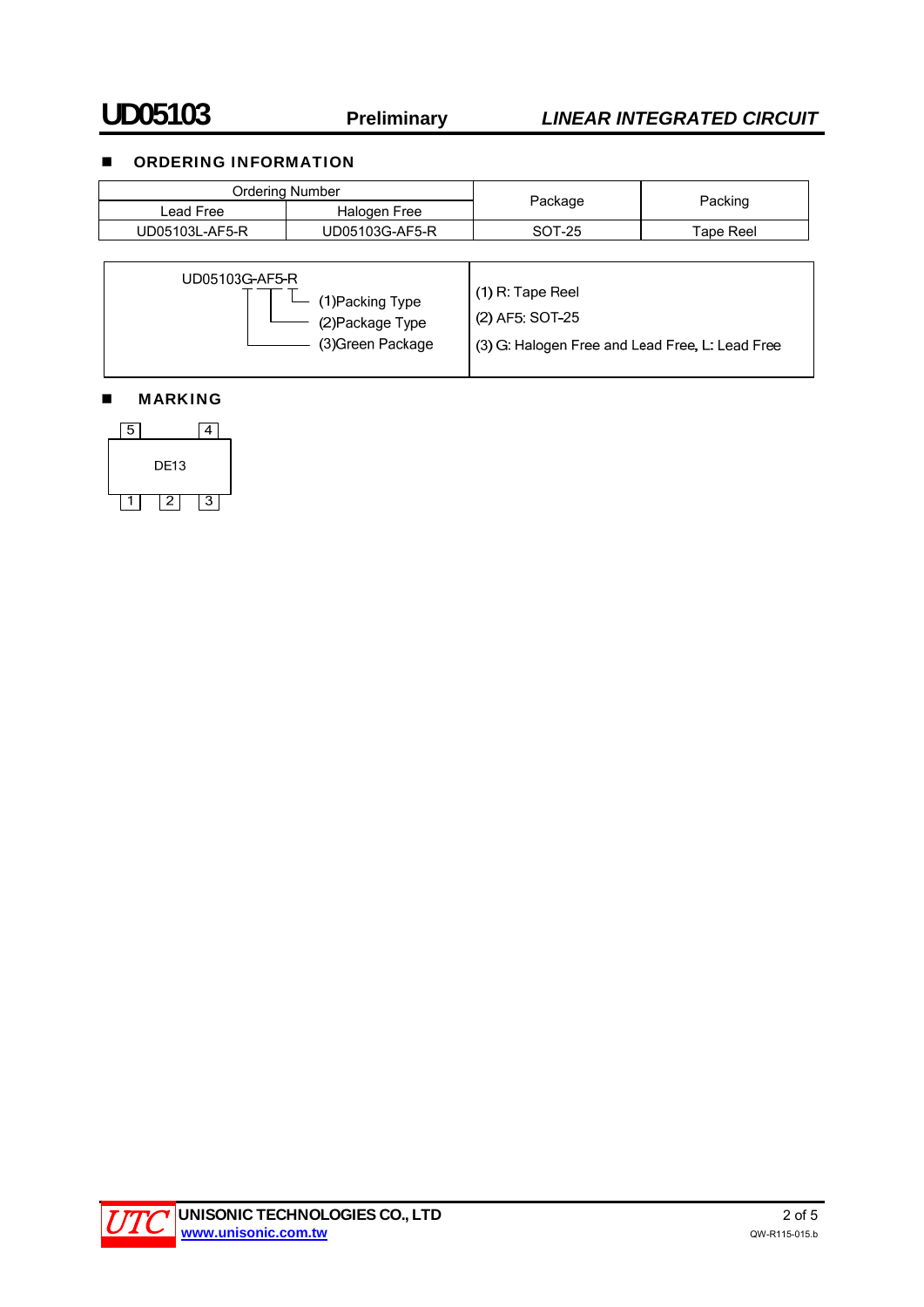# **PIN CONFIGURATION**



# **PIN DESCRIPTION**

| PIN NO. | <b>PIN NAME</b> | <b>DESCRIPTION</b>                                                                                                                                                 |
|---------|-----------------|--------------------------------------------------------------------------------------------------------------------------------------------------------------------|
|         | EN              | Enable control. Pull high to turn on. Do not float.                                                                                                                |
|         | <b>GND</b>      | Ground pin                                                                                                                                                         |
|         | <b>SW</b>       | Inductor pin. Connect this pin to the switching node of inductor                                                                                                   |
| 4       | V <sub>IN</sub> | Input pin. Decouple this pin to GND pin with at least 1uF ceramic cap.                                                                                             |
| 5       | FB.             | Output Feedback Pin. Connect this pin to the center point of the output<br>resistor divider to program the output voltage:<br>$V_{OUT} = 0.6 \times (1 + R1/R2)$ . |

## **BLOCK DIAGRAM**



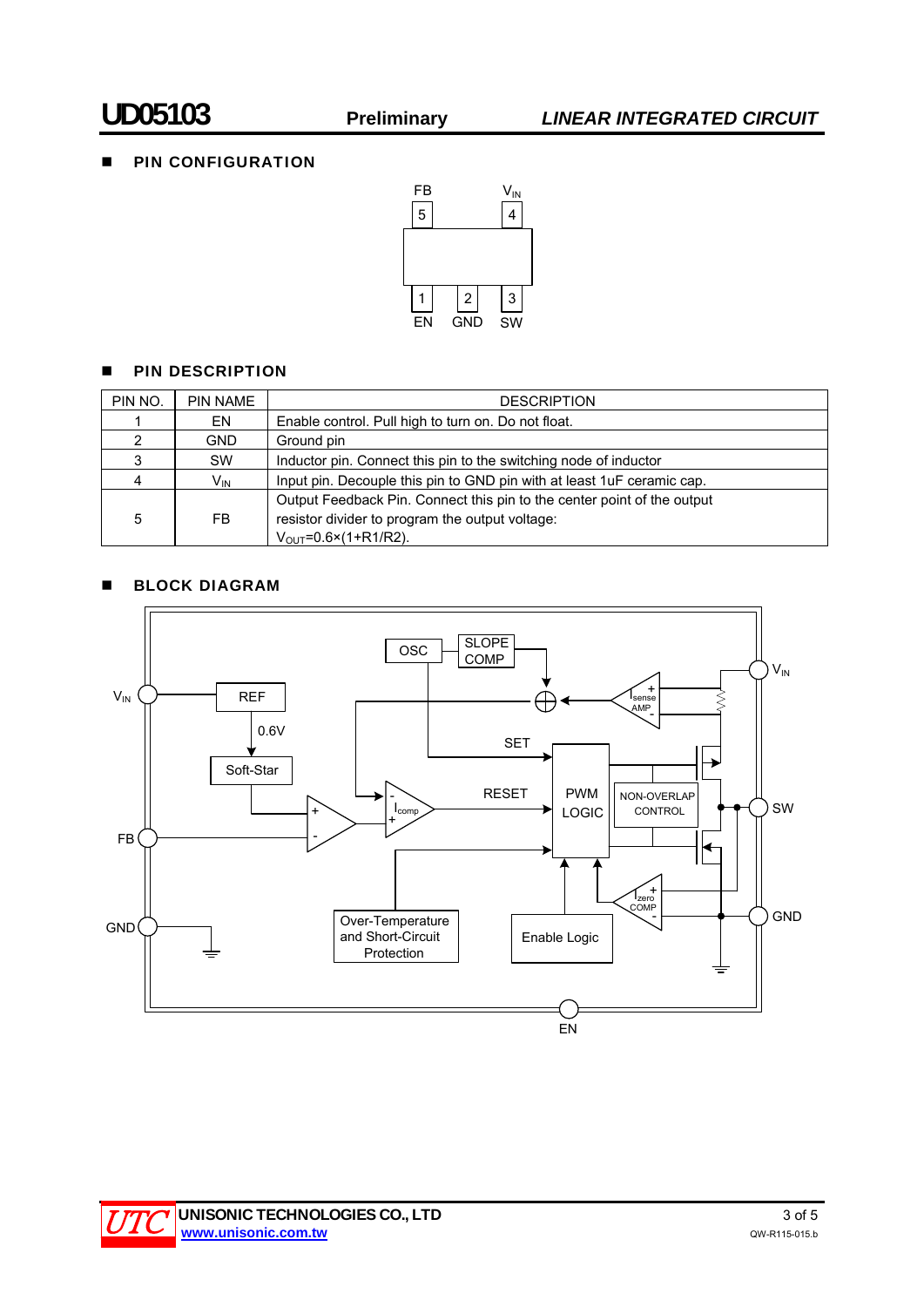#### **ABSOLUTE MAXIMUM RATING** ( $T_A = 25^\circ$ C, unless otherwise specified)

| <b>PARAMETER</b>                   |                               | <b>SYMBOL</b>            | <b>RATINGS</b>       | UNIT        |
|------------------------------------|-------------------------------|--------------------------|----------------------|-------------|
| Supply Input Voltage               |                               | $V_{IN}$                 | 6.0                  |             |
| SW Pin Voltage                     |                               | $\mathsf{V}_\mathsf{SW}$ | $V_{\text{IN}}$ +0.3 |             |
| <b>FB Pin Voltage</b>              |                               | $V_{FB}$                 | $V_{IN}$ +0.3        |             |
| <b>EN Pin Voltage</b>              |                               | $V_{EN}$                 | $+6.0$               |             |
| Power Dissipation                  | $T_A = 25^{\circ}$ C (Note 5) | $P_D$                    | 0.38                 | W           |
| Maximum Junction Temperature Range |                               | Т.                       | $+125$               | $^{\circ}C$ |
| Storage Temperature Range          |                               | T <sub>STG</sub>         | $-65 - +150$         | $^{\circ}C$ |

Notes: 1. Absolute maximum ratings are those values beyond which the device could be permanently damaged. Absolute maximum ratings are stress ratings only and functional device operation is not implied.

2. Stresses exceed those ratings may damage the device.

#### **RECOMMENDED OPERATING CONDITIONS**

| <b>PARAMETER</b>                     | SYMBOL                  | <b>RATINGS</b>    | UNIT   |
|--------------------------------------|-------------------------|-------------------|--------|
| Supply Input Voltage                 | Vın                     | $3.0 \sim 5.5$    |        |
| Output Voltage                       | <b>V</b> <sub>OUT</sub> | $0.6 \sim V_{IN}$ |        |
| Operating Junction Temperature Range |                         | $-40 \sim +125$   | °С     |
| Operating Ambient Temperature Range  | A                       | $-40 - +85$       | $\sim$ |

## **THERMAL CHARACTERISTICS**

| <b>PARAMETER</b>    | <b>SYMBOL</b> | <b>RATINGS</b> | UNIT |
|---------------------|---------------|----------------|------|
| Junction to Ambient | UJA           | 170            | °C/W |
| Junction to Case    | AJC           | 130            | °C/W |

#### **ELECTRICAL CHARACTERISTICS**

 $(V_{IN} = 5.0V, V_{OUT} = 2.5V, C_{IN} = 33\mu F, C_{OUT} = 10\mu F, L = 2.2\mu H, T_A = 25^{\circ}C$  unless otherwise specified)

| <b>PARAMETER</b>                          | <b>SYMBOL</b>           | <b>TEST CONDITIONS</b>                  | <b>MIN</b> | <b>TYP</b> | <b>MAX</b> | <b>UNIT</b> |
|-------------------------------------------|-------------------------|-----------------------------------------|------------|------------|------------|-------------|
| Input Voltage Range                       | $V_{IN}$                |                                         | 3.0        |            | 5.5        | V           |
| <b>Quiescent Current</b>                  | l <sub>Q</sub>          | $V_{EN}$ = 2V, $V_{FB}$ = 1.0V, No Load |            | 600        |            | μA          |
| Shutdown Current                          | <b>I</b> SHDN           | $V_{EN} = 0V$ .                         |            | 0.1        | 1          | μA          |
| HS Switch-On Resistance (Note 1, 2)       | $HSRDS-ON$              | $ISW = 0.2A$                            |            | 260        |            | $m\Omega$   |
| LS Switch-On Resistance (Note 1, 2)       | LS <sub>RDS-ON</sub>    | $I_{SW} = 0.2A$                         |            | 170        |            | $m\Omega$   |
| HS Switch Current Limit (Note 1, 2)       | I <sub>LIMIT(HS)</sub>  |                                         | 1.3        |            |            | A           |
| Oscillation frequency                     | $F_{\text{SW}}$         | $I_{\text{OUT}} = 200 \text{mA}$        |            | 1.5        |            | <b>MHz</b>  |
| Feedback Voltage                          | $V_{FB}$                | $T_A = 25^{\circ}C$                     | 0.588      | 0.6        | 0.612      | V           |
| <b>EN Rising Threshold</b>                | V <sub>EN</sub> RISING  |                                         | 1.5        |            |            | V           |
| <b>EN Falling Threshold</b>               | V <sub>EN_FALLING</sub> |                                         |            |            | 0.4        | V           |
| V <sub>IN</sub> UVLO Threshold-Rising     | V <sub>UVLO-H</sub>     | V <sub>IN</sub> Rising                  |            |            | 2.9        | V           |
| V <sub>IN</sub> UVLO Threshold Hysteresis | V <sub>UVLO-HYS</sub>   |                                         |            | 0.1        |            | V           |
| Min ON Time                               |                         |                                         |            | 80         |            | nS          |
| Max Duty Cycle                            |                         |                                         | 100        |            |            | $\%$        |
| Soft-Start Period (Note 1, 2)             | $T_{SS}$                | From enable to output regulation        |            | 1          |            | mS          |
| Thermal Shutdown (Note 1)                 | $T_{SD}$                |                                         |            | 160        |            | °C          |

Notes: 1. Guaranteed by design.

2. Not tested in production and guaranteed by over-temperature correlation.